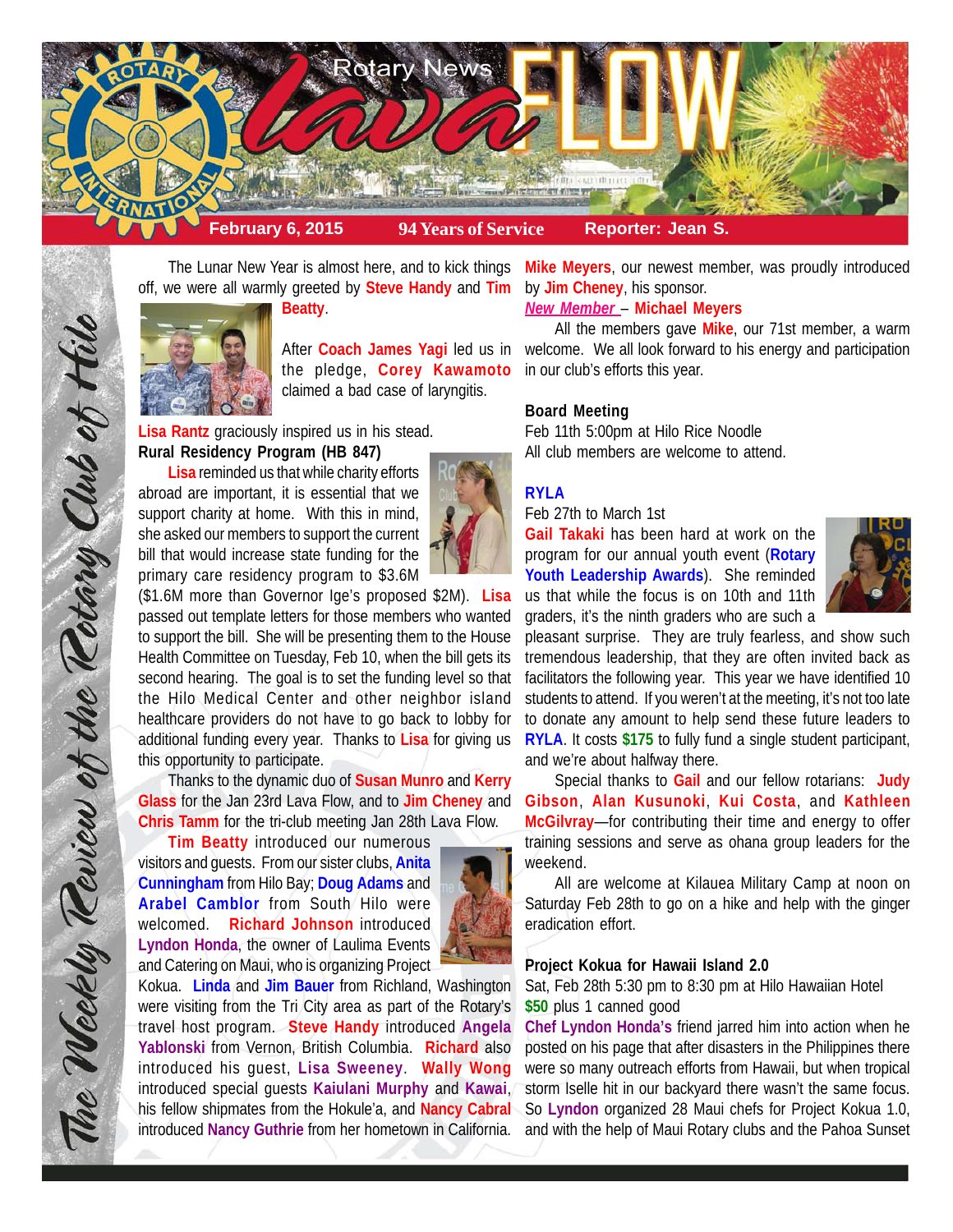## *Birthdays:*

**Helen Hemmes** February 8 **Jimmy Yagi February 18 Lorraine Shin February 20 Wayne Atebara** February 23 **Naomi Menor** February 23 **Jim Cheney February 28** 

#### *Club Anniversary:*

**Toshi Aoki** February 1, 2002 (13) **Chuck Porter** February 4, 1994 (21) **Bobby Stivers-Apiki** February 9, 2007 (8) **Helen Hemmes** February 13, 1988 (27) **Dirk Yoshina** February 14, 1992 (23) **Robert Fox** February 24, 1984 (31) **Eddie Hara** February 27, 1987 (28)

#### *Wedding Anniversary:*

**Biff & Anna Kennedy February 4 (49) Lorraine & Vern Inouye** February 21 (29)

#### *Announcements:*

**February 13 - Club Administration Day February 20 - Rachelle Hennings**

- **Big Island TV**
- **February 27 Susan Cordell**
- **Research Ecologist Forest Service Coqui Frogs, living with and without them!**

President .......................................... Richard Johnson President Elect ................................. Wally Wong Immediate Past President ............... Kerry Glass Vice President ................................. Mitchell Dodo Secretary .......................................... Susan Munro Treasurer .......................................... Corey Kawamoto Sergeant-at-Arms ............................. Cindy Boots Membership ..................................... Christina Dhillon Public Relations .............................. Alberta Dobbe Rotary Foundations ........................ Alan Kusunoki Club Service ................................... Tom Brown International Service ......................... Jenny Johnson Community Service ....................... Misti Tyrin Youth Service ................................... Glenn Harris Vocational Service .......................... Biff Kennedy

Rotary club, they raised **\$28,414**. These donations went to help the farmers who were impacted.

Project Kokua 2.0 is focused on helping the Puna/Pahoa community that has suffered through the unpredictable lava flows from the East Rift zone. The goal is **\$20,000**, and **Lyndon** is reaching out to businesses on the Big Island, Oahu, and Maui to get them to match dollar-for-dollar in the hope that the total will be \$100,000.

There will be 14 chefs including a number from Hilo (Café Pesto, Seaside, Hilo Hawaiian hotel, Aloha Lehua, Short and Sweet), chefs from Hualalai and Maui. There will also be a silent

auction, and special music. **Richard Johnson**

requested a volunteer to help coordinate the ticket sales for our club. Please contact him if you can help.

## **Hilo Heart Walk and Pledge**

March 7th from 6:30 to 10:30am at Liliuokalani Gardens

Registration opens at 6:30am. Walk begins at 8:00am.

There's still room if you would like to participate in the walk. Please make out your pledge checks to the American Heart Association and give them to **Kerry Glass**.

## **Chili and Dessert Social**

March 12th from 5:30 to 8:30 pm – Wailoa Park

This social takes the place of our regular meeting.

## **Waiakea High School Interact Garage Sale**

March 14th from 7 to 11am at **Yoko Hayano's** house

**Yoko** requests that you contact her to drop off any big items. Small items can be brought to our March 6th meeting (since we have no meeting on the 13th). **Yoko** needs our help to tag all the items and arrange them, so please volunteer and contact her directly.

## **Big Island International Marathon**

March 15th from 6 to 9 am Onomea Bay Overlook on the scenic drive in Papaikou T-Shirt included.

Contact **Kerry Glass** if you're interested **Russ Oda's** cellphone ringtone (his grandson's voice saying "grandpa") was the BEST.

# **District 5000 East Hawaii Assembly**

Kamehameha Schools May 9th from 8 am to 1pm **Wally** encourages all of us to attend so we can learn more about building an

#### **In the News**

**Richard** thanked all the club members who participated in the **Rotary Park Work Day** on February 1st. Many thanks to **Mike Robinson** for stepping up and coordinating this multi-club effort.

Our own **Celestine Ruwethin** accepted a check for **\$6,000** from Homestreet Bank to benefit the Salvation Army.

And, the Friends of the Children's Justice Center of East Hawaii will be honoring our own **Joe Hanley** for his contributions to the group for the last 25 years.

#### *Celebrations*

Although there were no birthdays this past week, there were two wedding anniversaries. **Biff** and **Anna Kennedy** have been together for 49 years, and **Alberta** celebrated her long and happy marriage to **Morris** for 55 years. Today marked their 61st anniversary.



**Nancy Cabral** celebrated her 27 year club anniversary (she joined as a teenager). **Richard** and **Jenny Johnson** marked their six year anniversary. **Toshi** remarked that he has always been happy

with this club for 13 years, and we missed **Chuck Porter** who celebrated his 21st club anniversary.

All of us extend our heartfelt sympathy to **Sandra Song** on the passing of her stepdaughter, **Lisa Ann Song**, earlier this week. **Richard** noted that it is a reminder to us to cherish family every day.

# *Happy Dollars*



**Alberta Dobbe** -- **\$20**. Our public relations director thanked **Susan**, **Cindy**, and **Kerry** for helping put together the news article celebrating our